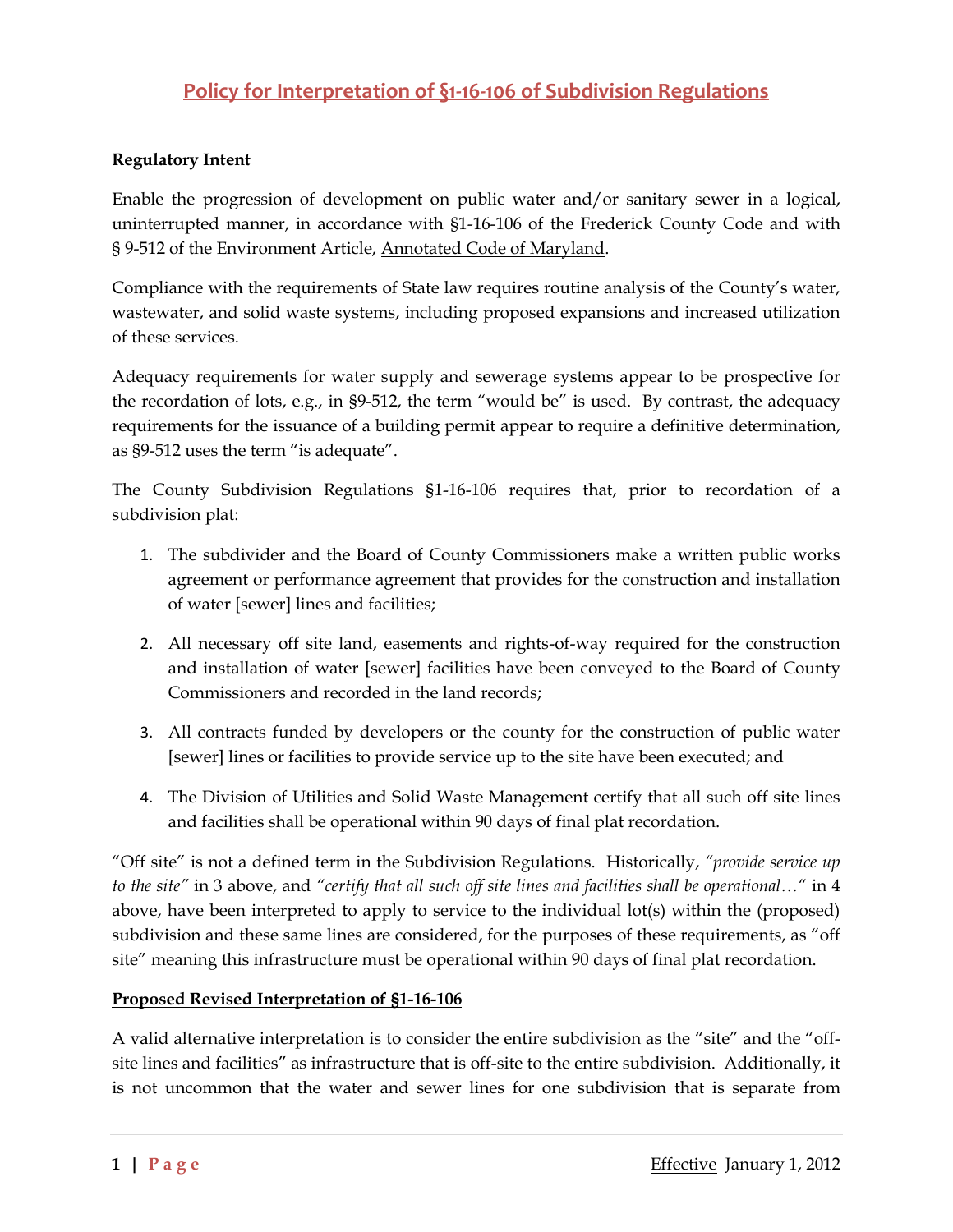another subdivision altogether. In these instances, DUSWM would need to apply certain specific rules. For example, DUSWM could not approve the recordation of the plat for the proposed subdivision if the necessary sanitary sewer lines in an existing (adjacent) subdivision were not completed (or only partially completed), preventing the proposed subdivision's sanitary sewer lines from becoming operational within 90 days. This type of (dependent) expansion of water and/or sewer infrastructure is not uncommon and is not always associated with an adjacent property. In some cases, off-site lines may need to be extended great distances to serve a new subdivision or additional infrastructure facility capacities have to be in place before the adequacy of such off site lines can be certified by DUSWM.

For an example of how this alternative policy interpretation could work, using sanitary sewer as an example, please see the drawing in Attachment 1. The plat for Phase I of the Proposed New Subdivision could be recorded if the off-site sanitary sewer line easement is acquired, construction is completed within 90 days (shown in the color **cyan**), operational, and contiguous to the proposed subdivision. If additional off-site sewerage system improvements are also needed, such as additional pumping capacity or treatment capacity, plats for Phase I of the Proposed New Subdivision could **not** be recorded until all off-site improvements are within 90 days of completion in accordance with §§1-16-106(E)(1,2,3&4). This ensures that the infrastructure which is off-site of the subdivision, and which may not be under the developer's control, is within 90 days of being available to serve the subdivision. Furthermore, as long as §§1-16-106(E)(1,2&3) also applies to the on-site lines within Phases 2 (shown in the color **red**), 3 (shown in the color **magenta**) or 4 (shown in the color **blue**), respectively, of the Proposed New Subdivision, the County would have the ability to certify that the infrastructure will be completed based on the established utility construction contract duration.

As an additional example, if Phase 4 of the Proposed New Development was considered a **separate** development, but relied on the completion of the Phase 2 sanitary sewer, the 90-day timeframe would need to become cumulative. In this example, because the completion of off-site sanitary sewer in Phase 1 may be within 90 days and enable plat recordation of Phase 1 lots, depending on the start of Phase 2 improvements, it is possible that Phase 4 plats could not be recorded until the Phase 2 improvements were within 90 days of completion.

Each of these examples could become more complex if certain Phases trigger the need for an improvement of the off-site interceptor at the existing sewage pump station (off-site) or the existing waste water treatment plant (off-site).

Table 1 illustrates several scenarios whereby off-site infrastructure capacity constraints create critical policy interpretations of these two regulations.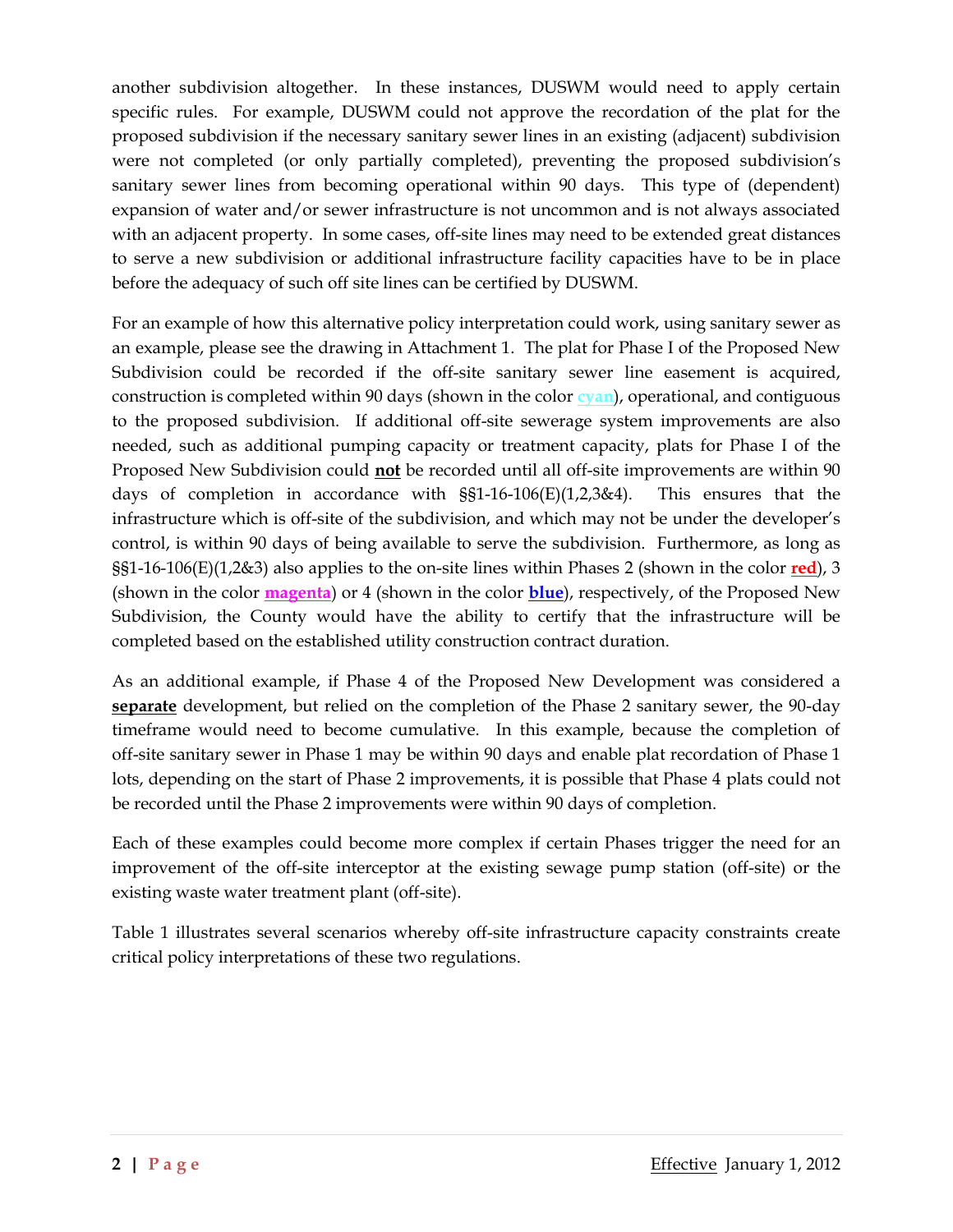|                | Offsite Infrastructure<br>(Remaining Capacity) | <b>Potential Lots</b>  |             |         |    |     |              |         |                |             |              |         |                  |     |              |         |              |              |              |
|----------------|------------------------------------------------|------------------------|-------------|---------|----|-----|--------------|---------|----------------|-------------|--------------|---------|------------------|-----|--------------|---------|--------------|--------------|--------------|
| Scenario       | Interceptor                                    | Sewage Pump<br>Station | <b>WWTP</b> | Phase 1 | ξĒ | SPS | WWTP         | Phase 2 | $\overline{E}$ | SPS         | WWTP         | Phase 3 | $\overline{\Xi}$ | SPS | WWTP         | Phase 4 | Ξ.           | SPS          | WWTP         |
| A              | 250                                            | 250                    | 250         | 58      | v  |     | $\mathbf{v}$ | 61      | Y              | v           | $\mathbf{v}$ | 31      | v                | Y   | $\mathbf{v}$ | 98      |              |              |              |
|                |                                                |                        |             |         |    |     |              |         |                |             |              |         |                  |     |              |         |              |              |              |
| <b>B1</b>      | 110                                            | 140                    | 225         | 58      | v  |     | $\mathbf{v}$ |         |                |             |              |         |                  |     |              |         |              |              |              |
| <b>B2</b>      | 110                                            | 140                    | 225         | 58      | Y  |     | $\mathbf{v}$ | 61      | N              | Y           | $\mathbf{v}$ |         |                  |     |              |         |              |              |              |
| B <sub>3</sub> | 110                                            | 140                    | 225         | 58      | v  | Y   | $\mathbf{v}$ | 61      | N              | Ÿ           | $\mathbf{v}$ | 31      | N                | N   | $\mathbf{v}$ |         |              |              |              |
| <b>B4</b>      | 110                                            | 140                    | 225         | 58      | v  | Y   | $\mathbf{v}$ | 61      | N              | $\mathbf v$ | $\mathbf{v}$ | 31      | N                | N   | $\mathbf{v}$ | 98      | $\mathbf N$  | $\mathbf N$  | $\mathbf N$  |
|                |                                                |                        |             |         |    |     |              |         |                |             |              |         |                  |     |              |         |              |              |              |
| C <sub>1</sub> | 110                                            | 140                    | 225         |         |    |     |              |         |                |             |              |         |                  |     |              | 98      | $\mathbf{v}$ | $\mathbf{v}$ |              |
| C <sub>2</sub> | 110                                            | 140                    | 225         | 58      | N  | N   | $\mathbf{v}$ |         |                |             |              |         |                  |     |              | 98      | v            | $\mathbf{v}$ | $\mathbf{v}$ |
| C <sub>3</sub> | 110                                            | 140                    | 225         | 58      | N  | N   | $\sqrt{}$    | 61      | N              | N           | $\mathbf{v}$ |         |                  |     |              | 98      | $\mathbf v$  | $\mathbf{v}$ |              |
| C <sub>4</sub> | 110                                            | 140                    | 225         | 58      | N  | N   |              | 61      | N              | N           | v            | 31      | N                | N   | N            | 98      | v            |              |              |

Scenario A contemplates a holistic development, simply being constructed in phases, without any off-site infrastructure constraints. Platting of this development would follow a typical policy interpretation using the 90-day timeframe.

Scenario B1 contemplates the *order* of the development beginning with Phase 1, which does not trigger any off-site improvements prior to plat recordation. However, in Scenario B2, before Phase 2 can be platted, improvements to the off-site Interceptor (shown in green) are required, because the remaining capacity of 110 units is exceeded. Scenario B3 assumes that Phase 3 started concurrently with Phase 2, which triggers improvements to the Interceptor **and** the Sewage Pumping Station. Lastly, Scenario B4 assumes concurrent starts of Phases 2, 3 & 4, which triggers improvements to the Interceptor, Sewage Pump Station and the Wastewater Treatment Plant.

Scenario C1 reverses the *order* of development phasing progression and considers Phase 4 first, followed by Phase 1 in Scenarios C2, C3 and C4 respectively.

R:\DIRECTOR\Kevin\Developer Projects\Final Policy for 1-16-106.docx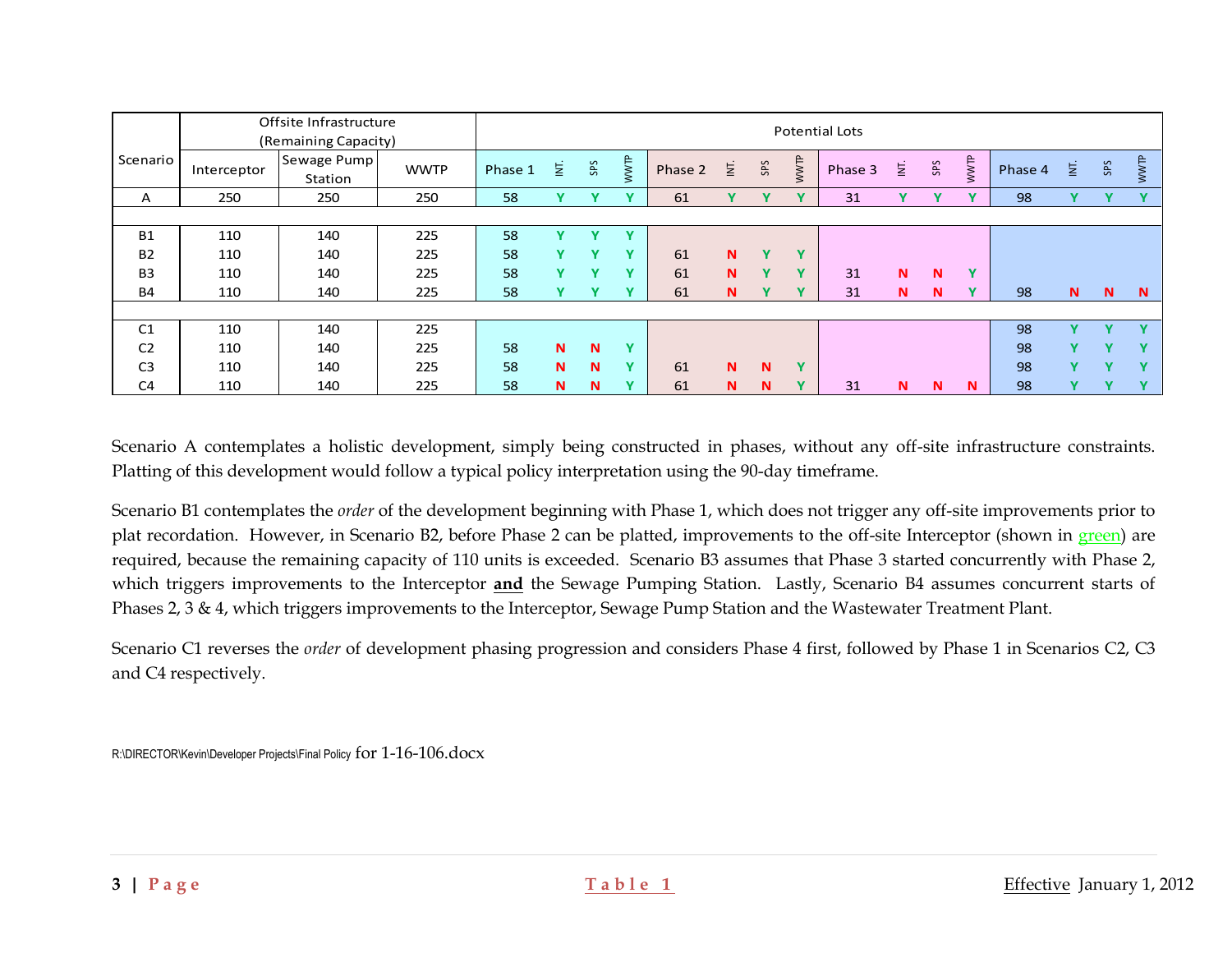

**| P a g e A t t a c h m e n t 1** Effective January 1, 2012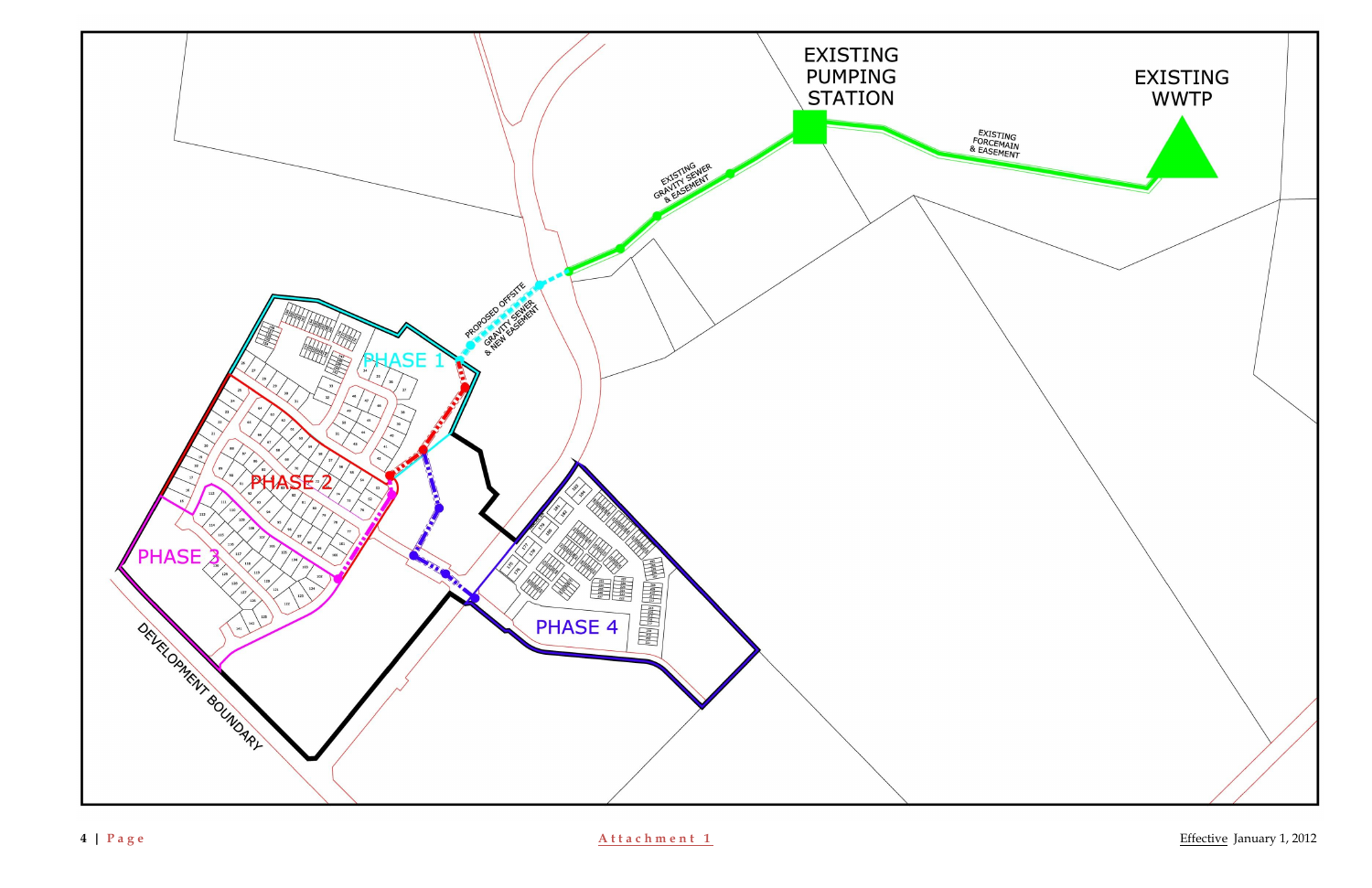### *Md. ENVIRONMENT Code Ann. §9-512*

#### Annotated Code of Maryland Copyright © 2011 by Matthew Bender and Company, Inc., a member of the LexisNexis Group All rights reserved.

\*\*\*Current through all chapters of the 2011 Special Session of the General Assembly \*\*\*

# ENVIRONMENT TITLE 9. WATER, ICE, AND SANITARY FACILITIES SUBTITLE 5. COUNTY WATER AND SEWERAGE PLANS

## Md. ENVIRONMENT Code Ann. §9-512 (2011)

§ 9-512. Removal of solid waste acceptance facilities -- Building permits; subdivision plats

 (a) "Building permit" defined. -- In this section, "building permit" means any permit that allows any building construction and is issued by any State or local authority.

(b) Building permits -- Conformity with county plan; issuance of building permits. –

(1) A State or local authority may not issue a building permit unless:

(i) The water supply system, sewerage system, or solid waste acceptance facility is adequate to serve the proposed construction, taking into account all existing and approved developments in the service area;

(ii) Any water supply system, sewerage system, or solid waste acceptance facility described in the application will not overload any present facility for conveying, pumping, storing, or treating water, sewage, or solid waste;

(iii) Except for essential public services, after January 1, 1992, the county in which the proposed construction is located has an approved recycling plan under § 9-505 of this subtitle and § 9- 1703 of this title; and

(iv) Except for essential public services, after January 1, 1994, the county in which the proposed construction is located has met the recycling reductions submitted in an approved recycling plan under § 9-505 of this subtitle and § 9-1703 of this title.

(2) A water supply system, sewerage system, or solid waste acceptance facility referenced in a subdivision plat shall conform to the applicable county plan.

(3) If an allocation of water or wastewater is needed, and before a State or local authority may issue a building permit, the State shall:

(i) Have an allocation of water and wastewater from the county whose facilities are affected by the proposed building construction; or

(ii) Show evidence of being able to provide an acceptable on-site sewage disposal system or well system until an allocation becomes available, or on a permanent basis if the State elects.

(4) The county shall timely review any State request for an allocation of water or wastewater, and report its findings to the State within 45 days from the date of such request.

(5) The Department may grant a waiver from the sanctions of subsection  $(b)(1)(iii)$  and (iv) of this section if the county demonstrates to the satisfaction of the Secretary that it cannot achieve the recycling goal due to unforeseen or emergency circumstances beyond the county's control.

(6) (i) In the event that sanctions are imposed under this subsection, and the county submits an application for removing the sanctions, the Secretary shall promptly approve or deny the application.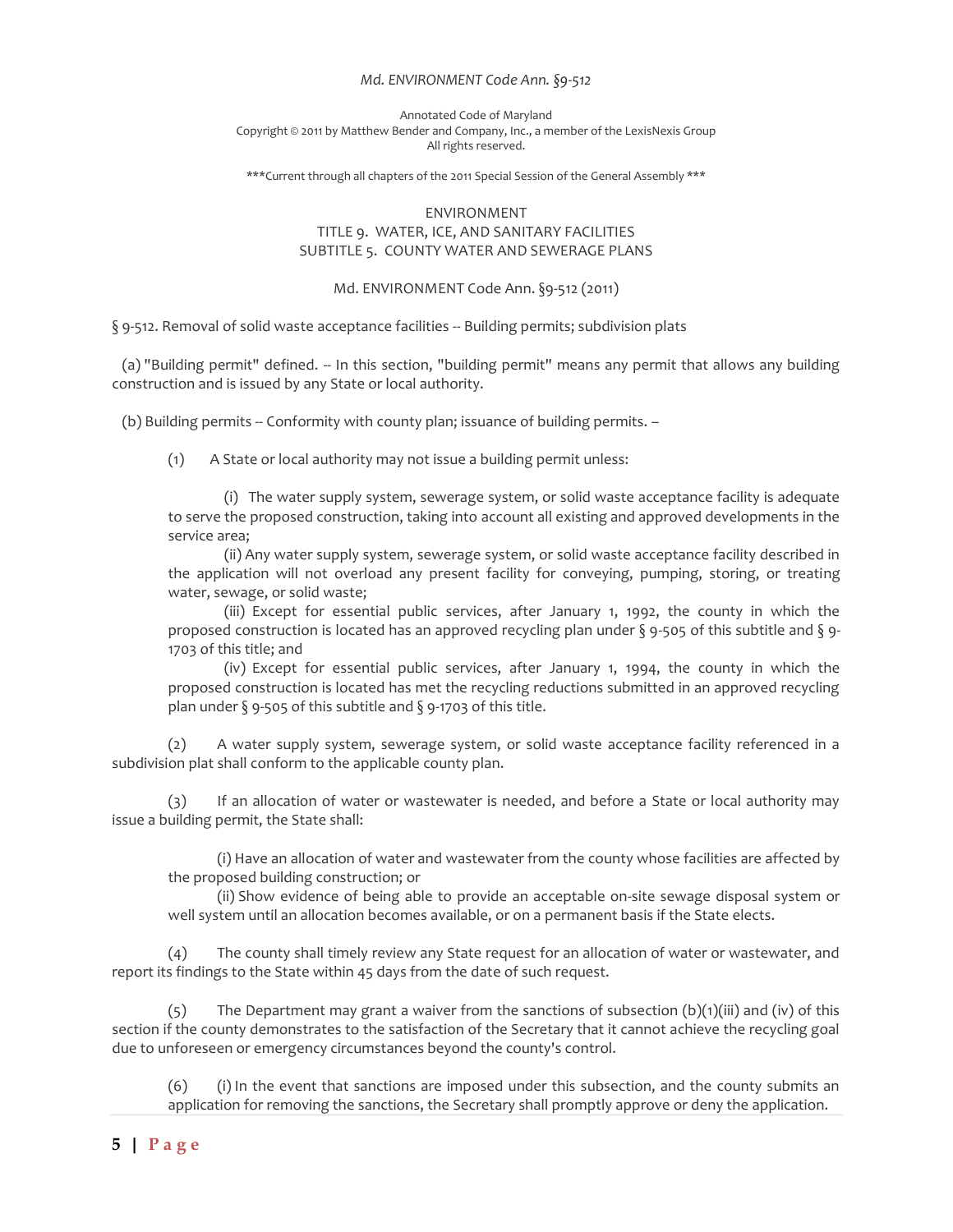(ii) In the event that the Secretary has neither approved nor denied the application within 30 days of its submission, the application shall be deemed approved and the sanctions shall be removed.

(c) Building permits -- Applications. -- To apply for a building permit, an applicant shall:

(1) Submit an application to a State or local authority on the form that the authority requires; and

(2) Provide any information that the authority reasonably requires to comply with subsection (b) of this section.

(d) Subdivision plats -- Conformity with county plan; recording or approving subdivision plats. –

(1) A State or local authority may not record or approve a subdivision plat unless any approved facility for conveying, pumping, storing, or treating water, sewage, or solid waste to serve the proposed development would be:

(i) Completed in time to serve the proposed development; and

(ii) Adequate to serve the proposed development, once completed, without overloading any water supply system, sewerage system, or solid waste acceptance facility.

(2) Each water supply system, sewerage system, and solid waste acceptance facility in a subdivision shall:

(i) Conform to the applicable county plan; and

(ii) Take into consideration all present and approved subdivision plats and building permits in the service area.

(3) If an allocation of water or wastewater is needed, and before a State or local authority may record or approve a subdivision plat, the State shall:

(i) Have an allocation of water and wastewater from the county whose facilities are affected by the proposed development; or

(ii) Show evidence of being able to provide an acceptable on-site sewage disposal system or well system until an allocation becomes available, or on a permanent basis if the State elects.

(4) The county shall timely review any State request for an allocation of water or wastewater, and report its findings to the State within 45 days from the date of such request.

(e) Subdivision plats -- Applications. -- To apply for approval of a subdivision plat, an applicant shall:

(1) Submit an application to the appropriate State or local authority on the form that the authority requires; and

(2) Provide any information that the authority reasonably requires to comply with subsection (d) of this section.

**HISTORY:** 1983, ch. 542, § 2; 1984, ch. 762; 1988, ch. 536